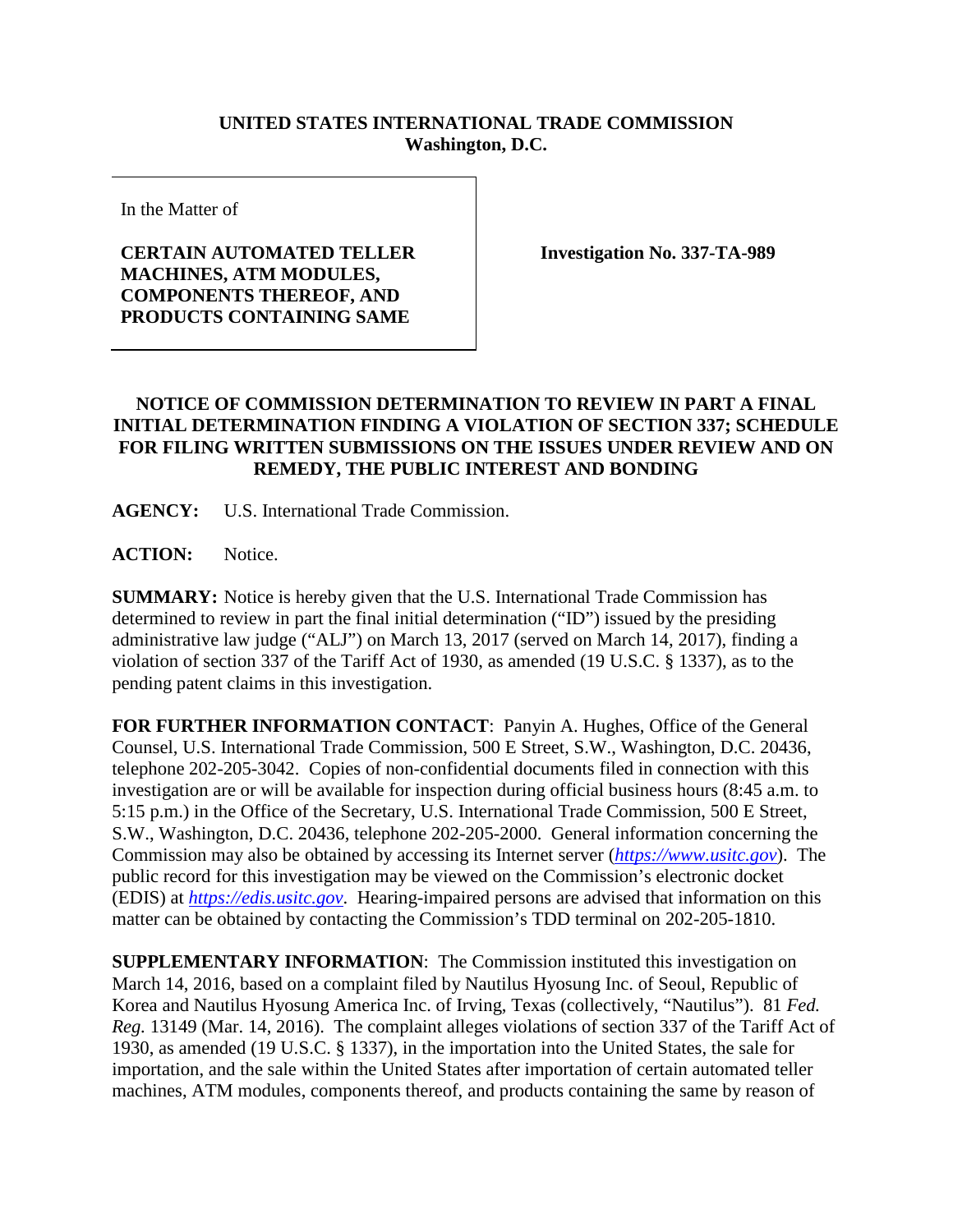infringement of one or more of claims 1-3 and 5 of U.S. Patent No. 7,891,551 ("the '551 patent"); claims 1 and 6 of U.S. Patent No. 7,950,655 ("the '655 patent"); claims 1-4, 6, and 7 of U.S. Patent No. 8,152,165 ("the '165 patent"); and claims 1-3, 6, 8, and 9 of U.S. Patent No. 8,523,235 ("the '235 patent"). *Id.* The notice of investigation named the following respondents: Diebold, Incorporated of North Canton, Ohio and Diebold Self-Service Systems of North Canton, Ohio (collectively, "Diebold"). *Id.* The Office of Unfair Import Investigations is not a party to the investigation.

On June 30, 2016, the ALJ granted a motion by Nautilus to terminate the investigation as to all asserted claims of the '551 patent and the '165 patent. *See* Order No. 11 (June 30, 2016). The Commission determined not to review the ID. *See* Notice of non-review (July 27, 2016).

On July 21, 2016, the ALJ granted a motion by Nautilus to terminate the investigation as to all asserted claims of the '655 patent. *See* Order No. 17 (July 21, 2016). The Commission determined not to review the ID. *See* Notice of non-review (Aug. 16, 2016).

On March 13, 2017, the ALJ issued his final ID, finding a violation of section 337 by Diebold in connection with claims 1-3, 6, 8, and 9 of the '235 patent. Specifically, the ALJ found that the Commission has subject matter jurisdiction, *in rem* jurisdiction over the accused products, and *in personam* jurisdiction over Diebold. ID at 9, 104-107. The ALJ also found that Nautilus satisfied the importation requirement of section 337 (19 U.S.C. § 1337(a)(1)(B)). *Id.* The ALJ further found that Diebold's accused products directly infringe asserted claims 1-3, 6, 8, and 9 of the '235 patent, and that Diebold also contributorily infringes those claims. *See* ID at 111-160, 163-172. The ALJ also found that Diebold failed to establish that the asserted claims of the '235 are invalid for (1) indefiniteness (2) anticipation, or (3) obviousness. ID at 232-311. Finally, the ALJ found that Nautilus established the existence of a domestic industry that practices the asserted patents under 19 U.S.C. § 1337(a)(2). *See* ID at 212.

The final ID contains the ALJ's recommended determination on remedy and bonding. ID at 330-340. The ALJ recommends that in the event the Commission finds a violation of section 337, the Commission should issue a limited exclusion order prohibiting the importation of Diebold's automated teller machines, ATM modules, components thereof, and products containing the same that infringe the asserted claims of the '235 patent. ID at 335. The ALJ also recommends issuance of cease and desist orders based on the presence of Diebold's commercially significant inventory in the United States. ID at 338. With respect to the amount of bond that should be posted during the period of Presidential review, the ALJ recommends that the Commission set a bond in the amount of zero (*i.e.*, no bond) during the period of Presidential review because Nautilus "did not attempt any type of price comparison." ID at 341.

On March 27, 2017, Diebold filed a petition for review of the ID, challenging a number of the ALJ's findings. *See* Respondents' Petition for Review and Contingent Petition for Review. Specifically, Diebold questions the ALJ's construction of certain claim limitations, infringement findings, and the ALJ's finding that asserted claims are not invalid. *Id.*

On April 4, 2017, Nautilus filed a response to Diebold's petition for review. *See* Complainants' Response to Respondents' Petition for Review.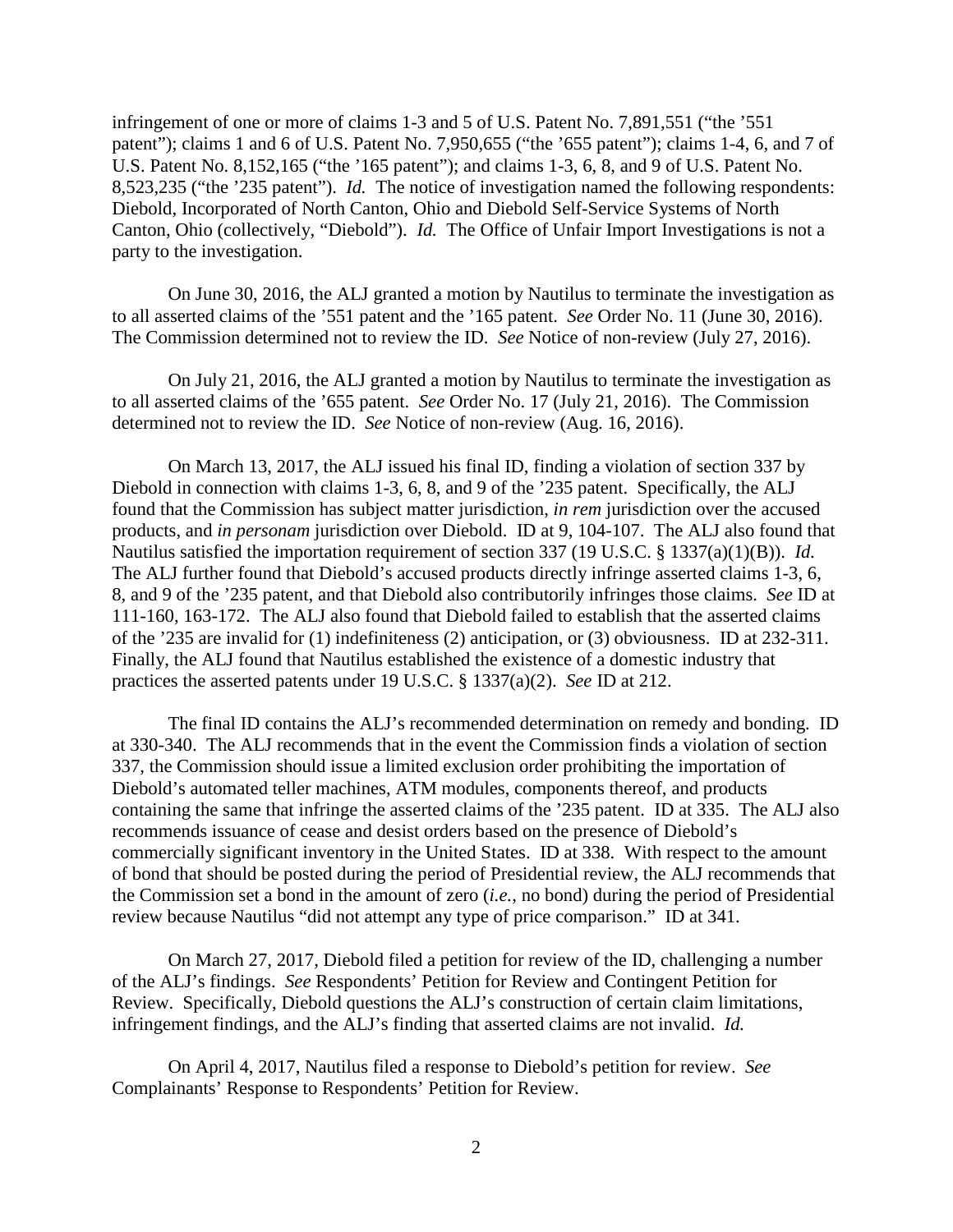Having examined the record of this investigation, including the ALJ's final ID, the petition for review, and the response thereto, the Commission has determined to review the final ID in part. Specifically, the Commission has determined to review (1) the ALJ's finding that the accused products and domestic industry products satisfy the claim limitation "a main transfer unit coupled to the bundle separator and configured to horizontally transfer the individual sheets of the banknotes along a main transfer path" and (2) the ALJ's finding that certain prior art does not disclose the preamble to claim 1: "automatic depositing apparatus for automatically depositing a bundle of banknotes including at least one cheque."

In connection with its review, the Commission is interested in responses to the following question:

> 1. Do the main transfer paths in the accused and domestic industry products deviate sufficiently from horizontal such that they do not fall within the claim limitation: "a main transfer unit coupled to the bundle separator and configured to horizontally transfer the individual sheets of the banknotes along a main transfer path"? Please consider the doctrine of equivalents in your answer.

The parties are requested to brief only the discrete issue above, with reference to the applicable law and evidentiary record. The parties are not to brief other issues on review, which are adequately presented in the parties' existing filings.

In connection with the final disposition of this investigation, the Commission may (1) issue an order that could result in the exclusion of the subject articles from entry into the United States, and/or (2) issue one or more cease and desist orders that could result in the respondent being required to cease and desist from engaging in unfair acts in the importation and sale of such articles. Accordingly, the Commission is interested in receiving written submissions that address the form of remedy, if any, that should be ordered. If a party seeks exclusion of an article from entry into the United States for purposes other than entry for consumption, the party should so indicate and provide information establishing that activities involving other types of entry either are adversely affecting it or likely to do so. For background, see *Certain Devices for Connecting Computers via Telephone Lines*, Inv. No. 337-TA-360, USITC Pub. No. 2843 (December 1994) (Commission Opinion).

If the Commission contemplates some form of remedy, it must consider the effects of that remedy upon the public interest. The factors the Commission will consider include the effect that an exclusion order and/or cease and desist orders would have on (1) the public health and welfare, (2) competitive conditions in the U.S. economy, (3) U.S. production of articles that are like or directly competitive with those that are subject to investigation, and (4) U.S. consumers. The Commission is therefore interested in receiving written submissions that address the aforementioned public interest factors in the context of this investigation.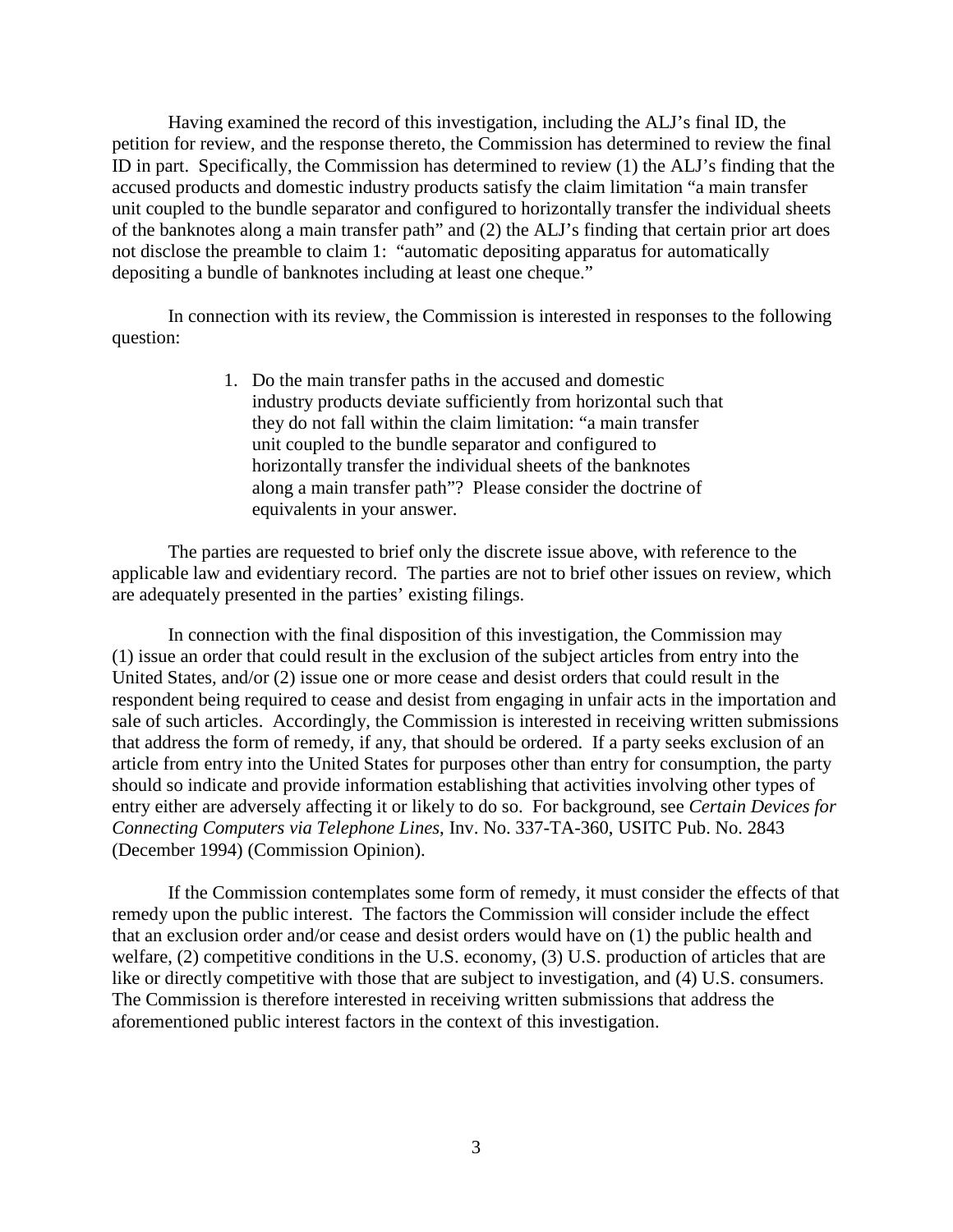If the Commission orders some form of remedy, the U.S. Trade Representative, as delegated by the President, has 60 days to approve or disapprove the Commission's action. *See*  Presidential Memorandum of July 21, 2005. 70 *Fed. Reg.* 43251 (July 26, 2005). During this period, the subject articles would be entitled to enter the United States under bond, in an amount determined by the Commission and prescribed by the Secretary of the Treasury. The Commission is therefore interested in receiving submissions concerning the amount of the bond that should be imposed if a remedy is ordered.

**WRITTEN SUBMISSIONS**: The parties to the investigation are requested to file written submissions on the issues identified in this notice. Parties to the investigation, interested government agencies, and any other interested parties are encouraged to file written submissions on the issues of remedy, the public interest, and bonding. Such submissions should address the recommended determination by the ALJ on remedy and bonding. Complainants are requested to submit proposed remedial orders for the Commission's consideration. Complainants are also requested to state the date that the patent expires and the HTSUS numbers under which the accused products are imported. Complainants are further requested to supply the names of known importers of the Nautilus products at issue in this investigation. The written submissions and proposed remedial orders must be filed no later than close of business on May 25, 2017. Reply submissions must be filed no later than the close of business on June 1, 2017. Opening submissions are limited to 50 pages. Reply submissions are limited to 25 pages. Such submissions should address the ALJ's recommended determinations on remedy and bonding. No further submissions on any of these issues will be permitted unless otherwise ordered by the Commission.

Persons filing written submissions must file the original document electronically on or before the deadlines stated above and submit eight true paper copies to the Office of the Secretary by noon the next day pursuant to section 210.4(f) of the Commission's Rules of Practice and Procedure (19 C.F.R. 210.4(f)). Submissions should refer to the investigation number ("Inv. No. 337-TA-989") in a prominent place on the cover page and/or the first page. (*See* Handbook for Electronic Filing Procedures, http://www.usitc.gov/secretary/fed\_reg\_notices/rules/ handbook\_on\_electronic\_filing.pdf). Persons with questions regarding filing should contact the Secretary (202-205-2000).

Any person desiring to submit a document to the Commission in confidence must request confidential treatment. All such requests should be directed to the Secretary to the Commission and must include a full statement of the reasons why the Commission should grant such treatment. *See* 19 CFR 201.6. Documents for which confidential treatment by the Commission is properly sought will be treated accordingly. All information, including confidential business information and documents for which confidential treatment is properly sought, submitted to the Commission for purposes of this Investigation may be disclosed to and used: (i) by the Commission, its employees and Offices, and contract personnel (a) for developing or maintaining the records of this or a related proceeding, or (b) in internal investigations, audits, reviews, and evaluations relating to the programs, personnel, and operations of the Commission including under 5 U.S.C. Appendix 3; or (ii) by U.S. government employees and contract